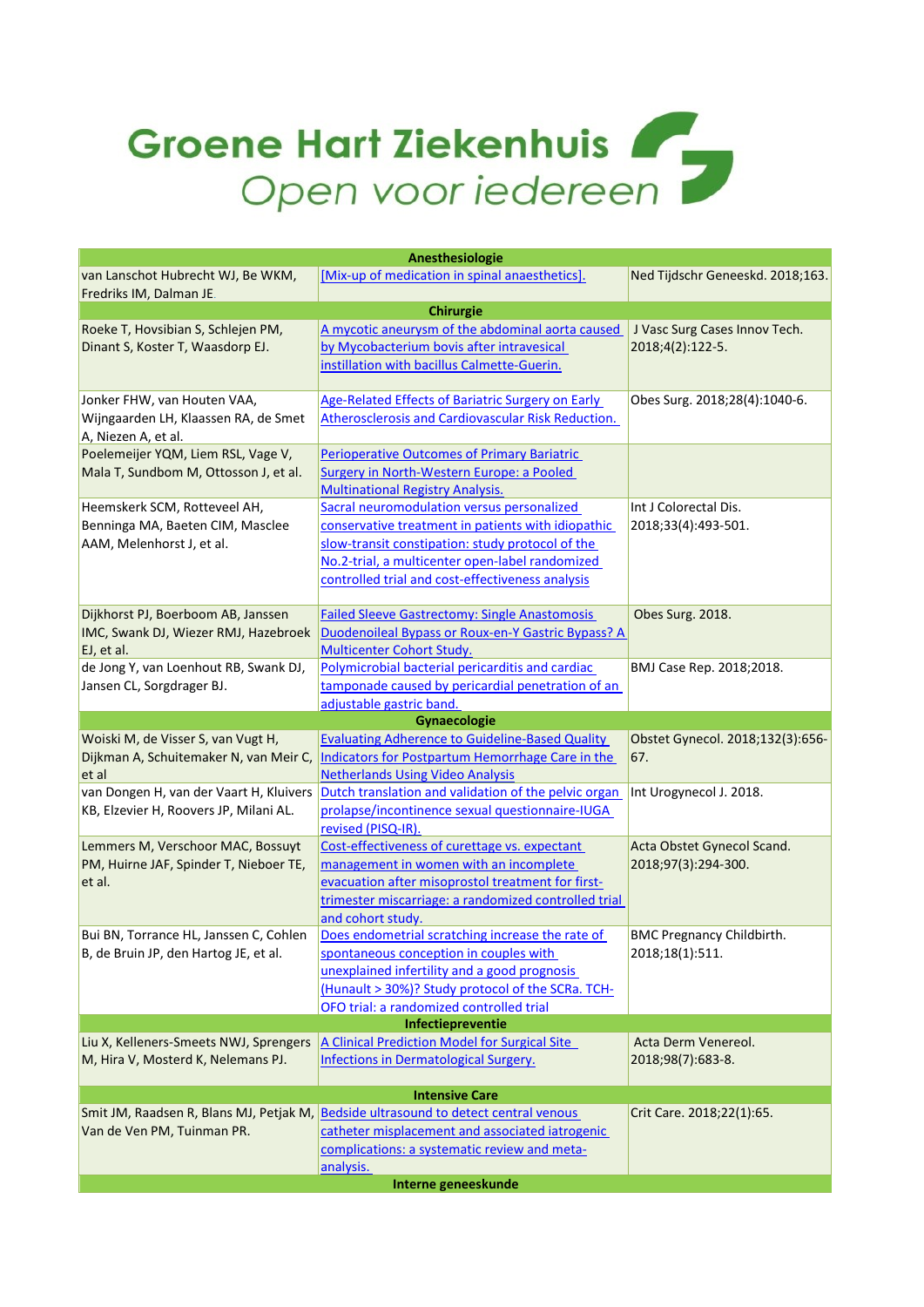| Baven-Pronk M, Biewenga M, van<br>Silfhout JJ, van den Berg AP, van Buuren<br>HR, Verwer BJ, et al. | Role of age in presentation, response to therapy<br>and outcome of autoimmune hepatitis                                                                                       | Clin Transl Gastroenterol.<br>2018;9(6):165       |
|-----------------------------------------------------------------------------------------------------|-------------------------------------------------------------------------------------------------------------------------------------------------------------------------------|---------------------------------------------------|
| Yazer MH, Spinella PC, Allard S, Roxby                                                              | Vox Sanguinis International Forum on the use of                                                                                                                               | Vox Sang. 2018.                                   |
| D, So-Osman C, Lozano M, et al                                                                      | prehospital blood products and pharmaceuticals in<br>the treatment of patients with traumatic<br>haemorrhage                                                                  |                                                   |
| van den Beld AW, Kaufman JM, Zillikens<br>MC, Lamberts SWJ, Egan JM, van der<br>Lely AJ.            | The physiology of endocrine systems with ageing.                                                                                                                              | Lancet Diabetes Endocrinol.<br>2018;6(8):647-58.  |
| Schrader AMR, Jansen PM, Willemze R,<br>Vermeer MH, Cleton-Jansen AM,<br>Somers SF, et al.          | High prevalence of MYD88 and CD79B mutations in<br>intravascular large B-cell lymphoma.                                                                                       | Blood. 2018;131(18):2086-9.                       |
| Roeke T, Hovsibian S, Schlejen PM,<br>Dinant S, Koster T, Waasdorp EJ.                              | A mycotic aneurysm of the abdominal aorta caused<br>by Mycobacterium bovis after intravesical<br>instillation with bacillus Calmette-Guerin.                                  | J Vasc Surg Cases Innov Tech.<br>2018;4(2):122-5. |
| Overwater A, Kessels K, Elias SG, Backes<br>Y, Spanier BWM, Seerden TCJ, et al.                     | <b>Endoscopic resection of high-risk T1 colorectal</b><br>carcinoma prior to surgical resection has no adverse<br>effect on long-term outcomes.                               | Gut. 2018;67(2):284-90.                           |
| A, Gomez-Ramirez S, Khalafallah AA, et<br>al.                                                       | Munoz M, Acheson AG, Bisbe E, Butcher An international consensus statement on the<br>management of postoperative anaemia after major<br>surgical procedures.                  | Anaesthesia. 2018.                                |
| Moest W, van der Deure W, Koster T,<br>Haas RJ, et al.                                              | Glycogen storage disease type Ia: Adult<br>Spee-Dropkova M, Swart-Busscher L, de presentation with microcytic anemia and liver<br>adenomas.                                   | Hepatology. 2018;68(2):780-2.                     |
| Kessels K, Backes Y, Elias SG, van den<br>Blink A, Offerhaus GJA, van Bergeijk JD,<br>et al.        | <b>Pedunculated Morphology of T1 Colorectal Tumors</b><br>Associates With Reduced Risk of Adverse Outcome.                                                                    | Clin Gastroenterol Hepatol. 2018.                 |
| Backes Y, Elias SG, Groen JN, Schwartz<br>MP, Wolfhagen FHJ, Geesing JMJ, et al.                    | <b>Histologic Factors Associated With Need for Surgery Gastroenterology.</b><br>in Patients With Pedunculated T1 Colorectal<br>Carcinomas.                                    | 2018;154(6):1647-59.                              |
| Voorn VMA, van Bodegom-Vos L, So-<br>Osman C.                                                       | Towards a systematic approach for<br>(de)implementation of patient blood management<br>strategies.                                                                            | Transfus Med. 2018;28(2):158-67.                  |
|                                                                                                     | Kindergeneeskunde                                                                                                                                                             |                                                   |
| Sol JJ, van de Loo M, Boerma M,<br>Bergman KA, Donker AE, van der<br>Hoeven M, et al.               | NEOnatal Central-venous Line Observational study<br>on Thrombosis (NEOCLOT): evaluation of a national<br>guideline on management of neonatal catheter-<br>related thrombosis. | BMC Pediatr. 2018;18(1):84.                       |
| Nederlof I, Roest AAW, Starreveld JS.                                                               | A full-term healthy neonate with respiratory<br>distress.                                                                                                                     | Cardiol Young. 2018;28(3):500-1.                  |
| Franken MMA, Veenstra-van Schie<br>MTM, Ahmad YI, Koopman HM,<br>Versteegh FGA.                     | The presentation of a short adapted questionnaire<br>to measure asthma knowledge of parents.                                                                                  | BMC Pediatr. 2018;18(1):14.                       |
|                                                                                                     | <b>Medische Microbiologie</b>                                                                                                                                                 |                                                   |
| Roeke T, Hovsibian S, Schlejen PM,<br>Dinant S, Koster T, Waasdorp EJ.                              | A mycotic aneurysm of the abdominal aorta caused<br>by Mycobacterium bovis after intravesical<br>instillation with bacillus Calmette-Guerin.                                  | J Vasc Surg Cases Innov Tech.<br>2018;4(2):122-5. |
| Liu X, Kelleners-Smeets NWJ, Sprengers<br>M, Hira V, Mosterd K, Nelemans PJ.                        | A Clinical Prediction Model for Surgical Site<br><b>Infections in Dermatological Surgery.</b>                                                                                 | Acta Derm Venereol.<br>2018;98(7):683-8.          |
|                                                                                                     | <b>Medische Staf</b>                                                                                                                                                          |                                                   |
| van Lanschot Hubrecht WJ, Be WKM,<br>Fredriks IM, Dalman JE.                                        | [Mix-up of medication in spinal anaesthetics].                                                                                                                                | Ned Tijdschr Geneeskd.<br>2018;163.               |
|                                                                                                     | <b>Neurologie</b>                                                                                                                                                             |                                                   |
| van Lanschot Hubrecht WJ, Be WKM,<br>Fredriks IM, Dalman JE.                                        | [Mix-up of medication in spinal anaesthetics].                                                                                                                                | Ned Tijdschr Geneeskd. 2018;163.                  |
| van Gorp DAM, van der Klink JJL, Abma<br>FI, Jongen PJ, van Lieshout I, Arnoldus<br>EPJ, et al.     | The capability set for work - correlates of<br>sustainable employability in workers with multiple<br>sclerosis.                                                               | Health Qual Life Outcomes<br>2018;16(1):113       |